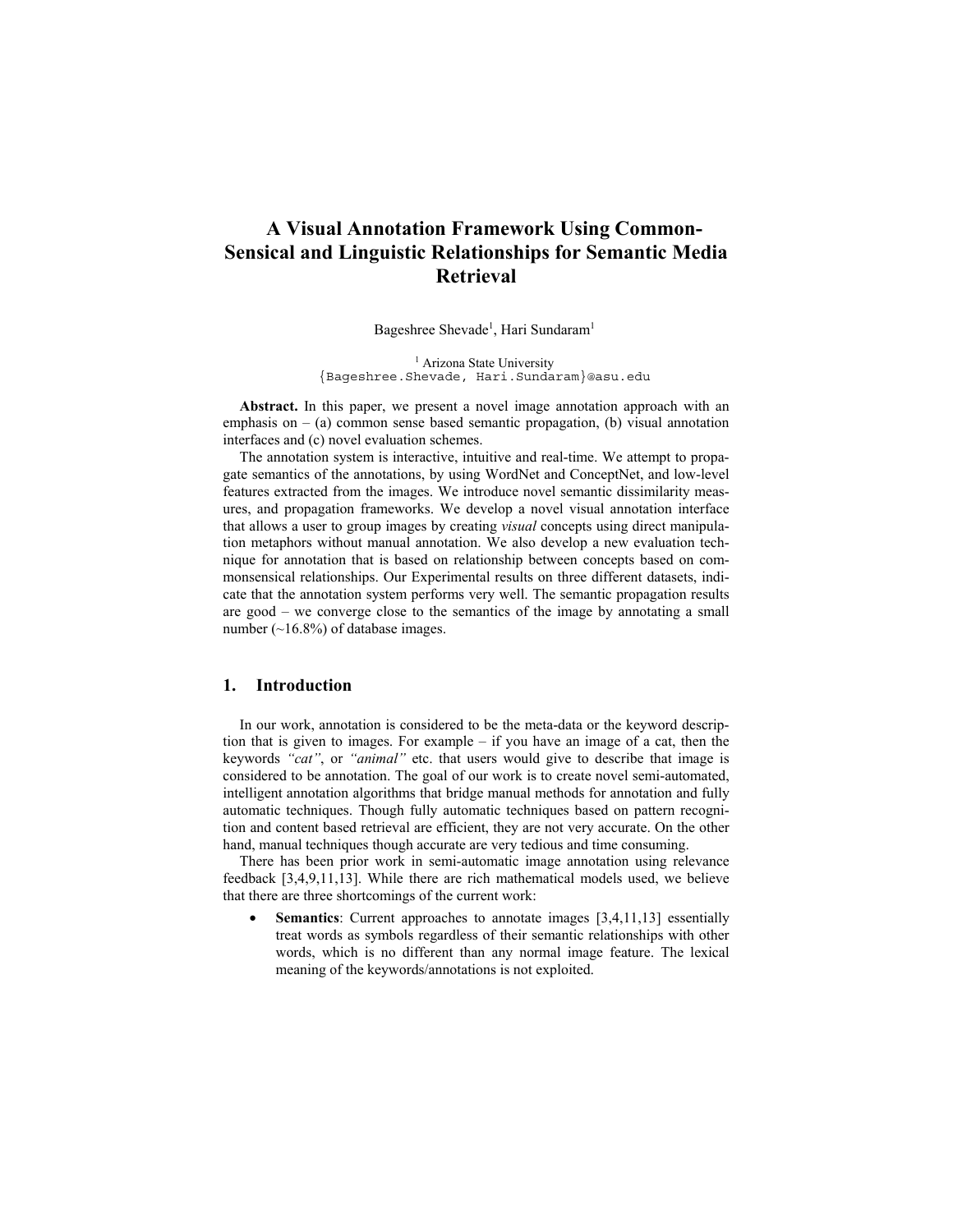- **Intuitive Interfaces**: There are number of tools and drag and drop interfaces [7,11] for annotating images. However, these tools do not allow users to group images based on *visual* concepts without the use of manual annotations. Current annotation tools also lack any kind of label propagation.
- **Novel evaluation schemes**: Presently, all CBIR systems[3,4,9,13] predominantly use the Precision-Recall metric, to evaluate their system. However, this measure does not take into account the semantic relationship (e.g. though linguistic ontologies) among words. Hence, there is a need to develop new evaluation techniques that incorporate semantics.

In this work we address issues relating to both semantics and visual annotation interfaces. We establish the semantic inter-relationships amongst the annotations by using WordNet [8] and ConceptNet[5]. We also develop an intuitive visual annotation interface.

The annotation procedure is as follows. Our annotation system uses a combination of low-level features such as color, texture and edge as well as WordNet synsets and ConceptNet distances to propagate semantics. As the user begins to annotate the images, the system creates positive example (or negative examples) image sets for the associated WordNet meanings. These are then propagated to the entire database, using low-level features as well as ConceptNet distances. The system then determines the image that is least likely to have been annotated correctly and presents the image to the user for relevance feedback.

Our annotation interface allows users to group images by creating *visual* concepts without requiring text annotation. A visual concept is an abstract idea that the user associates with an image. For example – the user could associate the concept of *"garden"* to a group of semantically related images depicting flowers. The user can then add positive (or negative) examples to these visual concepts. The system then creates visual clusters based on low-level features. The user can also add text annotations to these visual concepts. The system then propagates these annotations to all the visual concept clusters based on low-level features and WordNet.

The annotation system is evaluated using a novel evaluation scheme that is not based on the Precision-Recall metric. Our system uses ConceptNet similarity measure, to determine the performance of our annotation algorithm. This is done since the Precision-Recall measure does not incorporate the semantic relationship between words. Traditional precision-recall measures are useful in the context of classification. However, in annotation, the semantics of the annotation words are important. For example – if the system associates the word *"apartment"* to an image that is annotated as *"house"*, then it is not such a large error. We therefore, use semantic relationship between words to evaluate the accuracy of the annotation algorithm. Our results indicate that the system performs very well and is much better than the baseline case of binary concept membership.

The rest of this paper is organized as follows. In the next section, we discuss the features used in our system. In section 3, we present briefly the semantic propagation algorithm. In Section 4 we present a visual annotation interface while in Section 5 we present the experimental results. And finally, we present our conclusions in Section 6.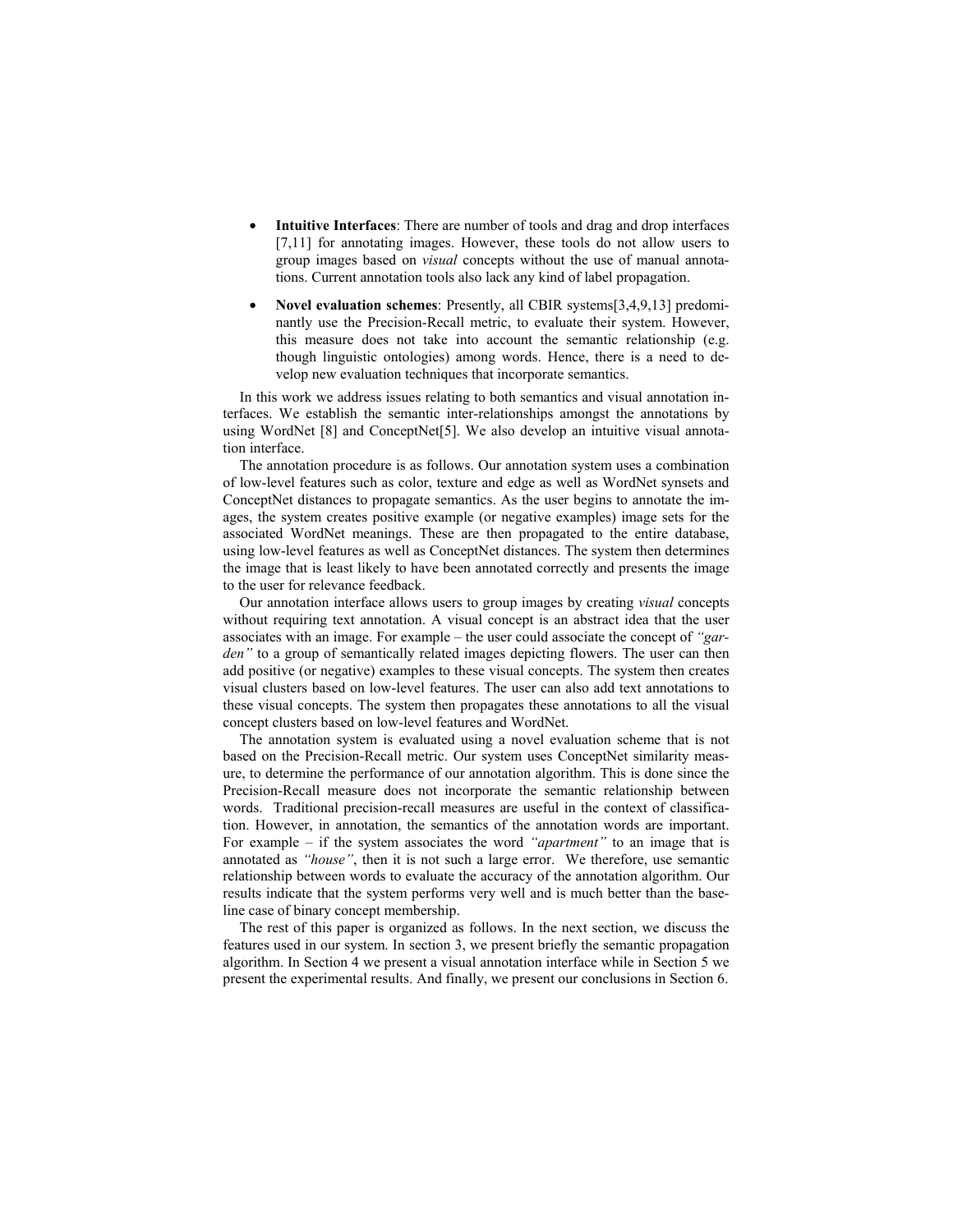## **2. Features**

In this section, we shall describe the low-level features as well as the semantic features used in our annotation system.

#### **2.1 Media Features**

In our work, the feature vector for images comprises of color, texture and edge hist-

grams. The color histogram consists of 166 bins in HSV space. The HSV space is used, as it is perceptually continuous. The system extracts Tamura texture [6] from images. The texture histogram consists of 3 bins corresponding to contrast, coarseness and directionality of the image. The edge histogram [6] consists of 71 bins that incorporates curvature and edge directionality. We then concatenate the three histograms to get a final composite histogram of 240 bins. The low level feature distance between two images *i* and *j* is then given as:

$$
d(i, j) = \sqrt{\sum_{k=1}^{N} (h_i^k - h_j^k)^2},
$$
  $\langle 1 \rangle$ 

where N is the total number of bins, and  $h_i$  and  $h_j$  are the corresponding bins of images *i* and *j*.

#### **2.2 Media Semantics**

In our prior work[2], semantics were incorporated through the use of WordNet ontology, which is an online lexical database[8]. WordNet organizes the English nouns, verbs and adjectives into synonym sets (synsets), which represent a unique lexical concept. A given English word can belong to multiple synsets and conversely, each synset has multiple words or word forms, which are synonyms of each other. Word-Net supports different relationships between synsets like hypernym/hyponym, synonym/antonym, meronym/holonym etc. In our prior work[12], we exploited the hypernym/hyponym relationship between synsets to compute the implication distance measure between two synsets.

In this work, semantics are incorporated through the use of ConceptNet [5]. ConceptNet is a large repository of common-sense knowledge. ConceptNet supports 20 different semantic relationships between concepts like "capableOf", "effectOf", "userFor", "isA", "partOf" etc. We use ConceptNet, as it captures a very rich set of semantic relationships as compared to WordNet. This leads to a very uniform distribution of implication distance measures between two synsets, when computed using Conceptnet instead of WordNet [10].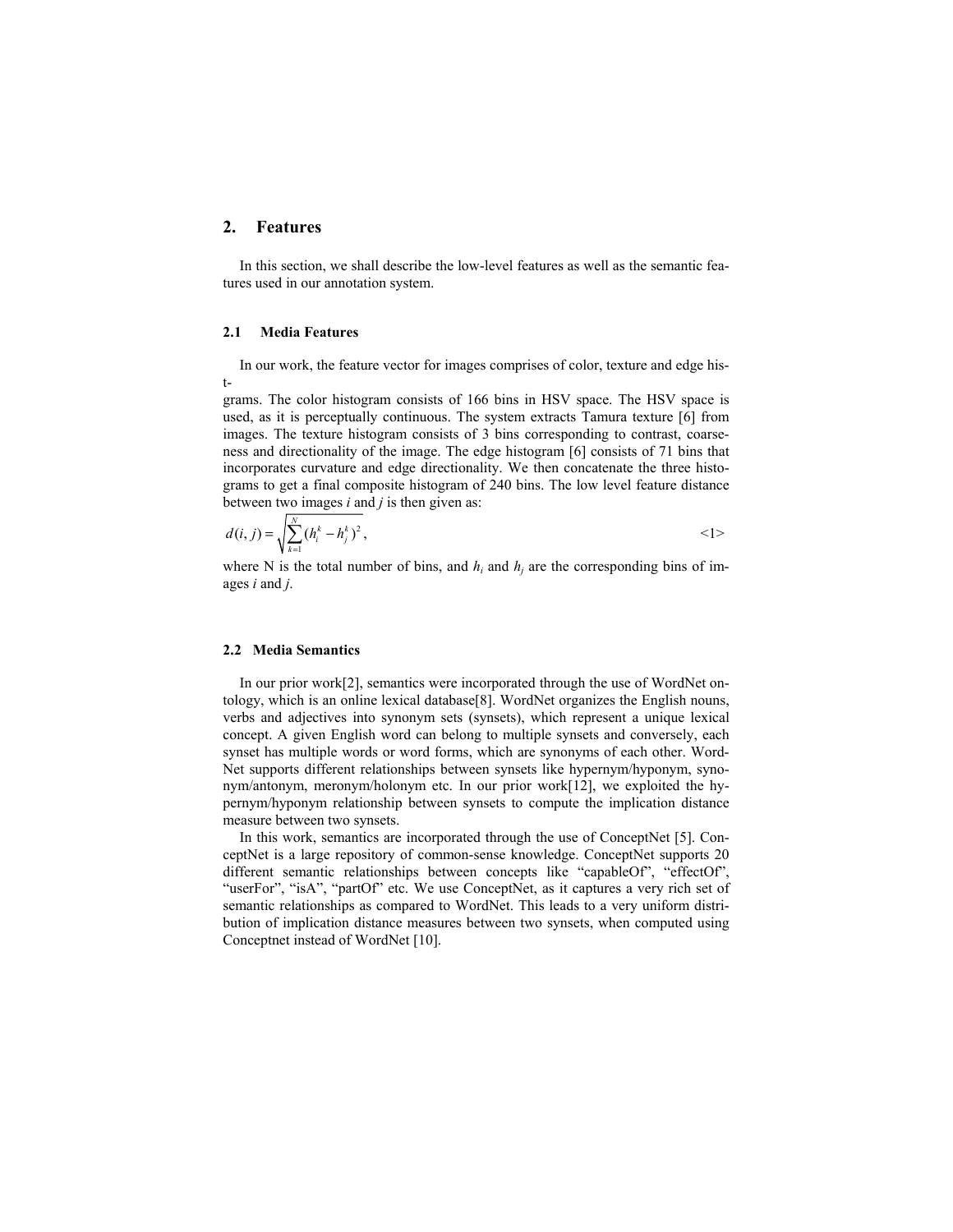**Semantic Distance.** In this subsection, we shall describe the procedure to compute the implication distance measure between two synsets  $s_i$  and  $s_j$  using ConceptNet. A WordNet synset has multiple synonym words associated with it. Let us assume that synset  $s_i$  is associated with words  $w_{i,j}$ ,  $w_{i,2}$  and  $w_{i,3}$ ; and synset  $s_j$  is associated with words  $w_{i,j}$ ,  $w_{i,2}$  and  $w_{i,3}$ . Let us also assume that  $d_c(w_l,w_2)$  denotes the ConceptNet distance between two words (concepts) [1]. The distance between two synsets  $s_i$  and  $s_i$  is then given as:

 $d(s_i, s_j) = \max_{q} \min_{k} d_c(w_{i,q}, w_{j,k}),$  <2>

where  $w_{i,q}$  is the word associated with synset  $s_i$  and  $w_{j,k}$  is the word associated with synset  $s_i$ . The distance  $d(s_i, s_j)$  is the hausdorff distance between two sets containing synonym words. The implication measure between two synsets  $s_i$  and  $s_j$  is given as:  $I(s_i, s_j) = 1 - d(s_i, s_j),$  <3>

where  $d(s_i, s_j)$  is as defined in equation <2>.

## **3. Propagation of Semantics**

In this section, we present the details of our algorithm on semantic propagation. Let us assume that the user wishes to annotate an image *a* and that there are N images in the database. When the user enters annotations for image *a*, she is asked to fix the sense (i.e. the semantics) of the word that she is using for annotation using WordNet. For example, if she annotates an image with the word "suit", then she fixes the sense to be either a "lawsuit" or "clothing" or "pack of cards" etc. Fixing the sense of the word exploits the hierarchical relationship among synsets in WordNet. The current image *a* is considered as a positive example image for this synset.

#### **3.1 Algorithm Details**

We shall now discuss three key aspects of the algorithm  $-$  (a) local trees, which identify the semantic space of the fixed synset and help in computing semantic distance between synsets, (b) propagation of the synsets across the database and (c) providing feedback by presenting the user with an image that will maximize the rate of semantic propagation.

**Local Trees**. For each fixed synset  $k$ , we need to define a local tree  $T_k$ . A local tree is a subset of the WordNet ontology. It is a hierarchy of nodes, with synset *k* being the node at the center of the hierarchy. Synset *k* is also called the root node of the tree. Nodes above the center are the generalizations of synset *k* and nodes below it are its specializations. Formally, a local tree  $T_k$  is defined as follows:

 $T_k = \{ s \mid d(s, k) \leq m \},$  <4> where  $d(s, k)$  is the hop distance between the node representing synset *s* and synset *k*, and *m* is the number of specialization and generalization levels to be considered. In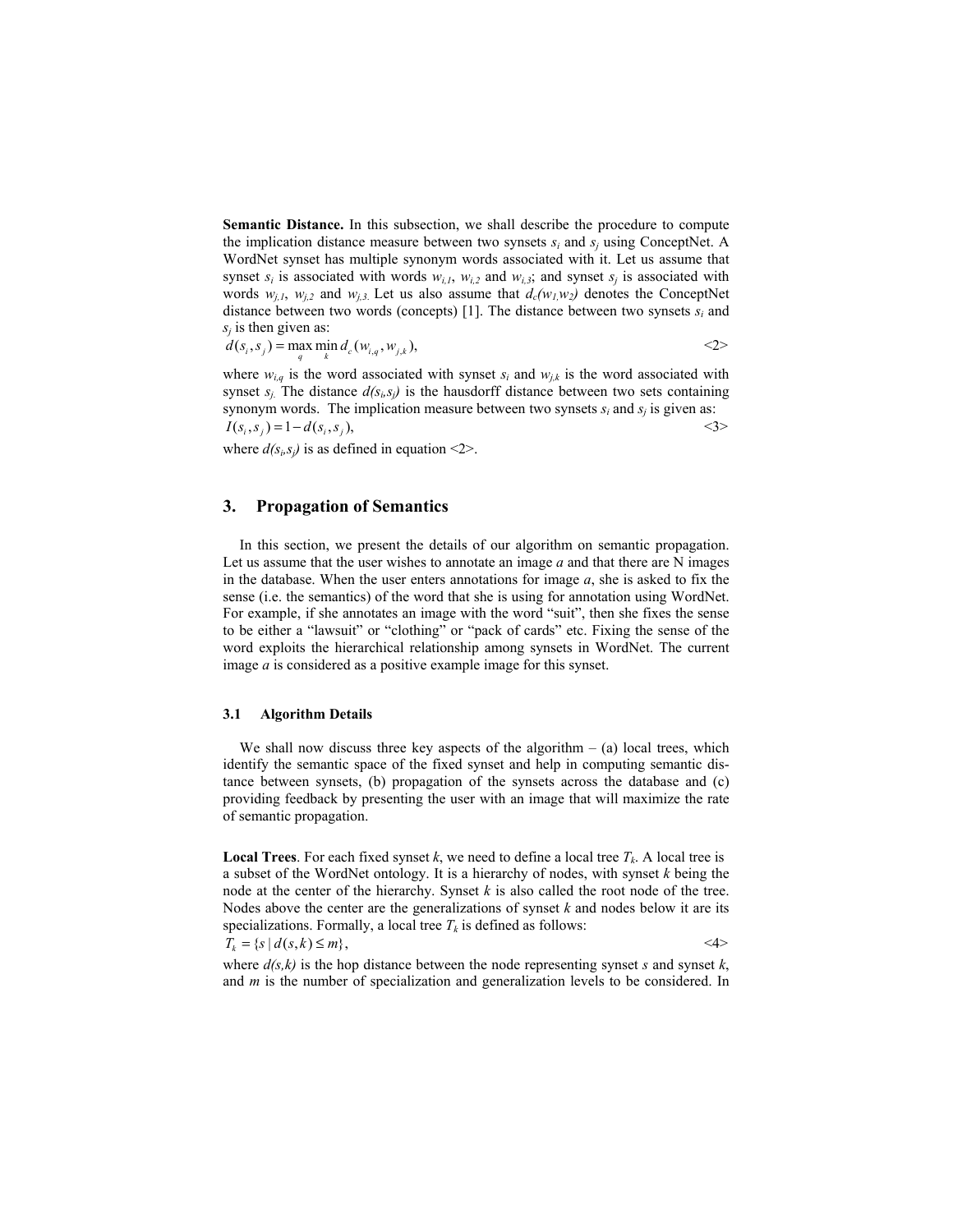our case, we set  $m = 2$ , based on a trade off between computational complexity and accuracy.

Thus a local tree efficiently partitions the semantic space of WordNet – it helps to quickly identify if two synsets are semantically far apart.

**Computing semantic propagation likelihoods.** The new synset *k*, entered by the user is then propagated to other images based on low-level features using color, texture and edge histograms, WordNet local trees and ConceptNet implication measure [ref. Section 2.2]. This is done as follows: we determine  $L_i(k|i)$ , that is the low-level feature likelihood that image *i* belongs to synset *k*.

$$
L_f(k|i) = L_f(k^+|i) - L_f(k^-|i),
$$
  $\langle 5 \rangle$ 

where,  $k^+$  denotes the set of all the positive example images directly associated with synset *k*, as well as the positive example images associated with the synsets present in the local tree of  $k$ .  $k$  denotes the set of all the negative example images of synset  $k$ , as well as all the positive example images of the synsets, not present in the local tree of *k*. *L<sub>f</sub>*( $k$ <sup>+</sup>|*i*)</sub> denotes the low-level likelihood that the image *i* belongs to the set  $k^+$ . *L<sub>f</sub>*( $k^+$ *(i)* denotes the low-level likelihood that the image *i* belongs to the set *k*.  $L_f(k^+|i)$  is defined as follows:

$$
L_f(k^+ | i) = \sum_{j=1}^P \exp(-\beta d_{ij}) I(k, s_j), \ \ s_j \in T_k, \tag{6}
$$

where P is the total number of synsets in  $T_k$  (local tree of synset k) [ref. Section 3.1], whose positive examples are being considered.  $d_{ij}$  is the average low-level feature distance between image *i* and the positive examples of synset *sj.* β is a constant and  $I(k, s_i)$  is the implication between synsets *k* and  $s_i$  using ConceptNet [ref Section 2.2].  $L_f(k|i)$ , denotes the low-level likelihood that the image *i* belongs to set *k* and is given as follows:

$$
L_f(k^- | i) = w_1 \exp(-\beta d_{ik}) + \frac{w_2}{N} \sum_{j=1}^{Q} L_f(s_j^+ | i), \ s_j \notin T_k, \tag{7}
$$

where  $\beta$  is a constant,  $d_{ik}$  is the average low-level feature distance between image *i* and the negative examples of synset *k*.  $w_1$  and  $w_2$  are weights where  $w_1 + w_2 = 1$  and Q is the total number of synsets not in the local tree of synset *k.* 

We now show how to compute the ConceptNet likelihood. This is done by calculating the likelihood of other synsets already present in the database (but not manually associated with the image) to image *i*. These other synsets are present in the database, as the user has entered them as manual annotations for some other images in the database. This likelihood is the ConceptNet likelihood and is given as follows:

$$
C_i(s_1, s_2, \dots s_M \mid k) = \frac{1}{M} \sum_{j=1}^{M} I(s_j, k),
$$
  
\n
$$
L_c(k \mid i) = C_i(s_1, s_2, \dots s_M \mid k)
$$

where  $s_1, s_2, \ldots, s_M$  are the synsets which are manually associated with the image *i* by the user.  $I(s_i, k)$  is the ConceptNet implication between manual synset  $s_i$  and synset  $k$ which we want to propagate and M is the total number of synsets manually associated with image *i*.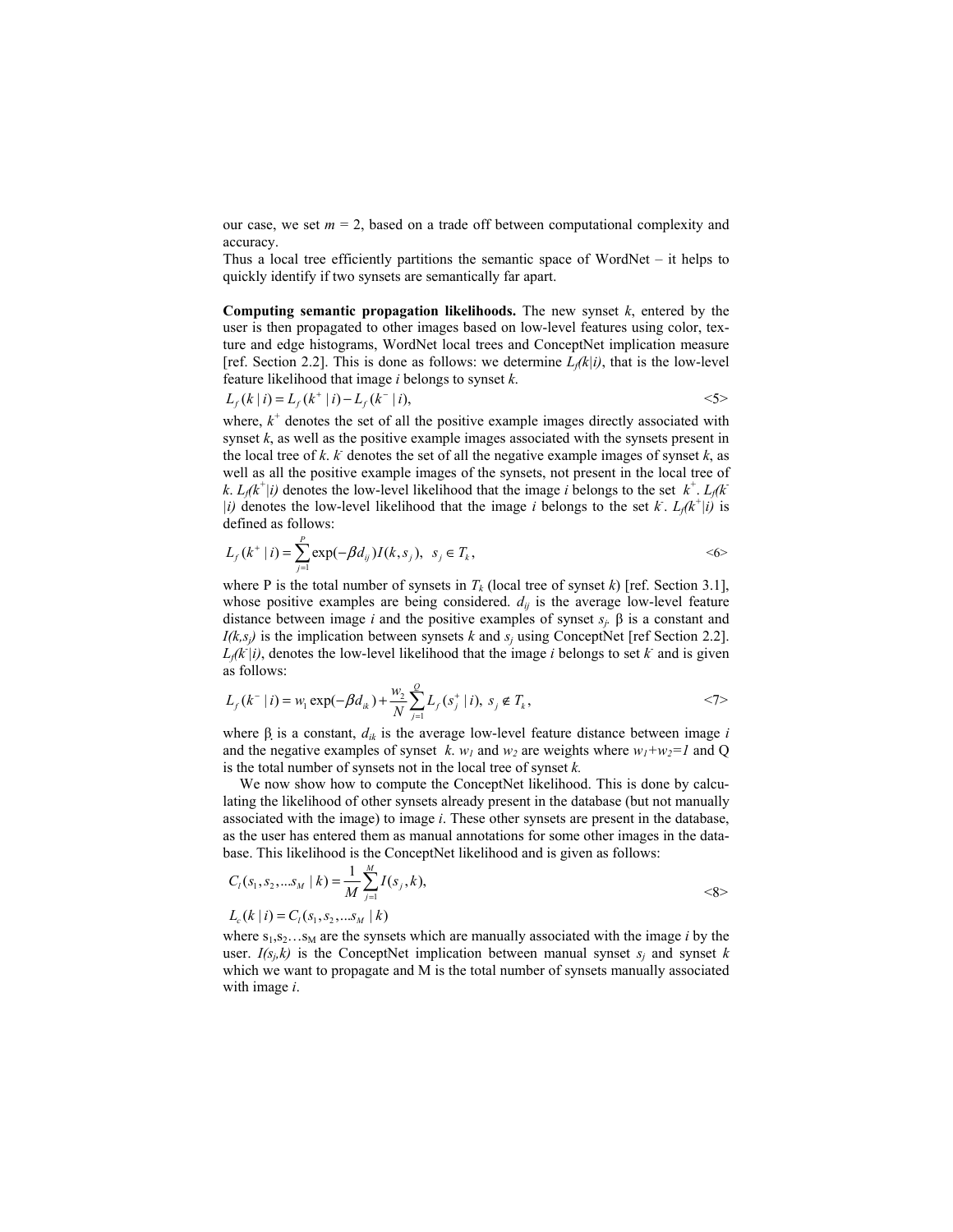**Feedback.** The system now presents an image to the user for relevance feedback. This is an image that is least likely to be associated with the annotations that accurately reflect the semantics of the image. The final likelihood, for picking the least likely image, for an image *i* is computed as follows:

$$
l_i = \frac{1}{M} \sum_{j=1}^{M} \alpha L_j(s_j \mid i) + \beta L_c(s_j \mid i),
$$
  $\langle 9 \rangle$ 

where M is the number of synsets which were automatically propagated to image *i*.  $L_f(s_i|i)$  is the low-level feature likelihood of image *i* with respect to synset  $s_i$  and  $L_c(s_i|i)$  is the ConceptNet likelihood of image *i* with respect to synset *s<sub>i</sub>*. α and β are constants where  $\alpha + \beta = 1$ . The least likely image j<sup>\*</sup> is picked as follows:

$$
j^* = \arg\min_j l_j, \tag{10}
$$

where *j* varies over the total number of images in the database, and  $l_i$  is the final likelihood of image *j*.

During relevance feedback, the user can either delete an associated synset, or confirm an automatically propagated synset or add another synset. If the user deletes an associated synset, then we mark the image as a negative example of the synset. We then recompute the distance of every other image in the database, with respect to the newly updated positive and negative example sets of that synset. On the other hand, if the user confirms an automatically associated synset, then we consider this image as a positive example of the synset, and follow the same procedure of recomputing the distance of every other image, as explained earlier. Same holds true if the user adds a synset to the image. Thus with each iteration of relevance feedback the association between images and synsets gets refined, and becomes more accurate with respect to the image semantics.

In this section, we have discussed our annotation algorithm in detail. The algorithm focuses on (a) semantic propagation using ConceptNet and WordNet and (b) maximizing the rate of propagation by providing relevance feedback for the least likely image. We now describe a front end that uses the algorithm as the computational backbone and allows the user to annotate media.

#### **4. Visual Annotation Interface**

In this section we shall discuss the visualization interface that allows users to group images based on concepts without manual annotations. Here a *concept* is an abstract idea that the user associates with an image. For example the user can associate a concept of "peace" with the image of a dove.

Our user interface is shown in Figure 1. The left panel of the interface shows the images in the form of small circles, colored with the dominant (mean) color of the image. The bottom pane shows the various concepts created in the system and their positive examples. As the user moves the mouse over the image circles in the left pane, the right pane shows the details viz. the image, the concept images of which the image is a positive or a negative example, and the annotations of the image. Note that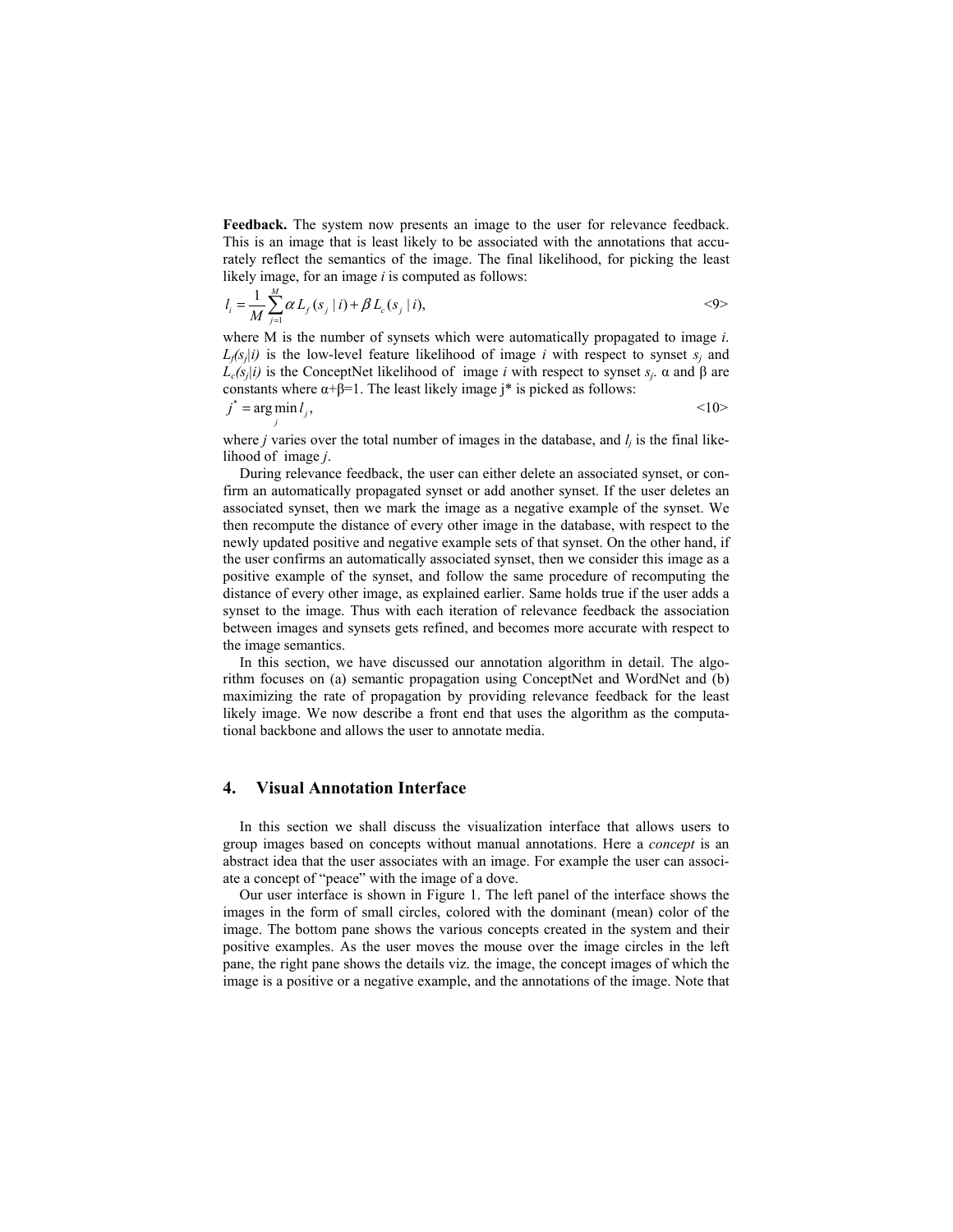this interface is in its preliminary stage and we plan to conduct extensive evaluation of the various aspects of the interface in the future.

#### **4.1 Creating Visual Concepts**

Initially all the images in the form of circles are scattered at random in the interface. Now the user can click on one of these image circles and create a concept in the system. The clicked image is considered to be a positive example of the concept and is treated as an anchor point for the concept. Every concept is represented by a unique color in the system. All image circles representing images belonging to the same concept are colored with the same color to indicate semantic closeness.



**Figure 1: Visual Annotation Interface** 

**Visual feedback.** After the creation of the first concept, all the other unlabeled images in the database viz. images that are neither positive nor negative examples of any concept, move towards the anchor point of this concept. This movement is based on their color histogram distance with respect to the positive (and negative) examples of the concept. However, if the color histogram distance is above a threshold; the image movement is restricted to be  $\delta$  of the current display distance between the image and the anchor point. This is done to avoid cluttering and to prevent all images getting merged into a single image circle on screen. Thus a concept cluster is formed with the anchor point being the center of the cluster.

**Creating positive visual clusters.** The user can then add positive examples to the concept by dragging the image circles on the concept anchor point in the bottom pane. If the color histogram distance between the dragged image and the positive example images of the concept is within a certain threshold, the image circle will move towards an already established concept cluster, else it will create another cluster for the same concept by being another anchor point. Thus you can have multiple clusters of the same concept which are visually at a larger display distance but semantically close. For example, if the user first created a concept anchor point with an image of a red flower, and then associated the image of a yellow flower with it then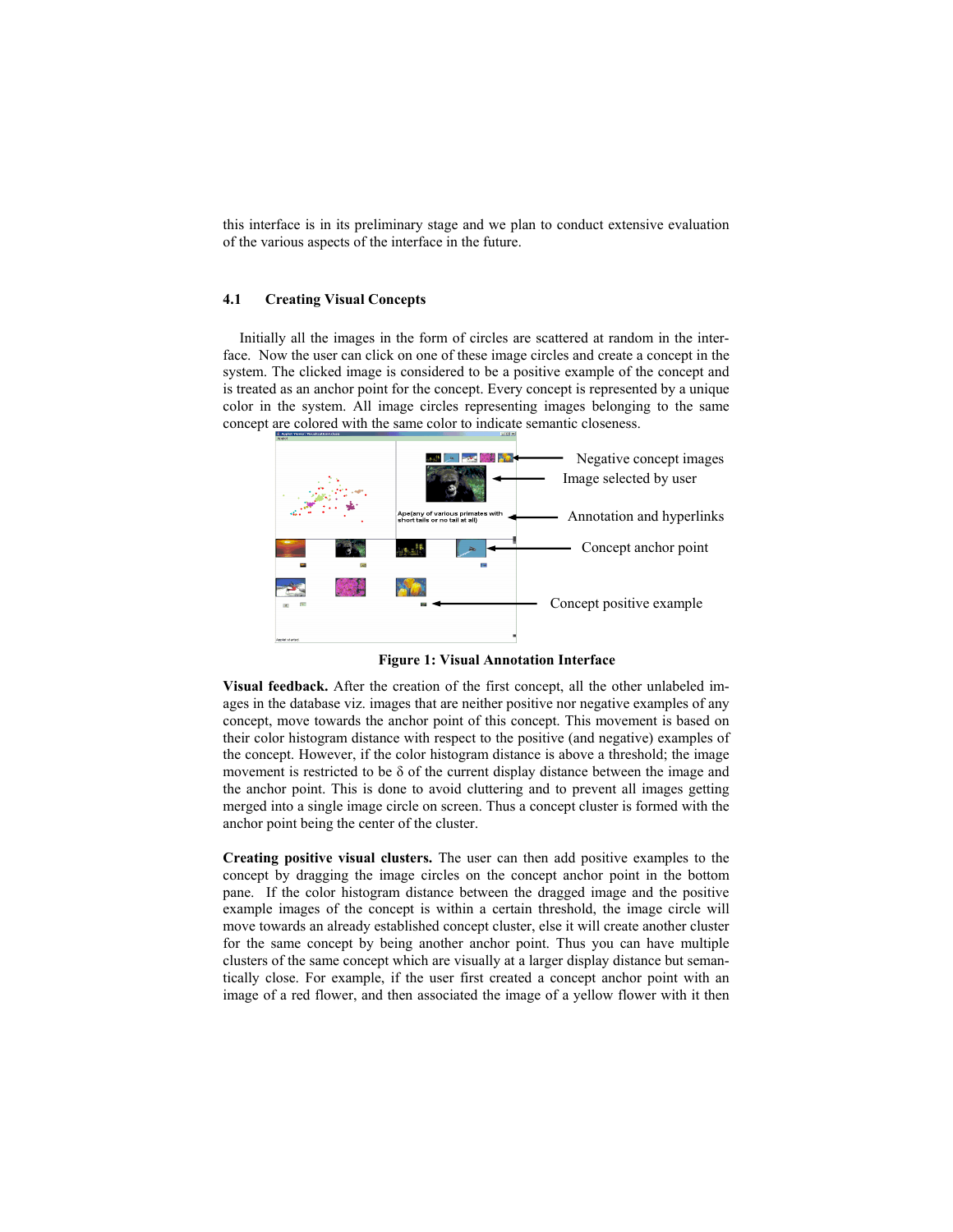they would visually appear at different points in the pane, but the color of the image circles would still be same(since they belong to the same *concept*). Also, all the unlabeled images will move towards the closest cluster of the closest concept by the same mechanism as above. The closest concept  $c^*$  is then defined as the one that maximizes the difference between positive and negative likelihood for the unlabelled image.

$$
c^* = \arg\max_c \text{diff}_c, \tag{11}
$$

$$
diff_c = L_f(c^+ | i)(1 - L_f(c^- | i)),
$$

where  $c^+$  denotes the set of positive examples associated with visual concept  $c$  and  $c^$ denotes the set of negative examples associated with concept  $c$ .  $L_f(c^+|i)$  is the positive feature likelihood of the unlabelled image *i* with respect to the set  $c^+$  and  $L_1(c|i)$  is the negative feature likelihood of the unlabelled image *i* with respect to the set  $\vec{c}$ .  $L_f(c^+|i)$ is then given as:

$$
L_f(c^* | i) = \frac{1}{M} \sum_{j=1}^{M} \exp(-\beta d_{ij}),
$$
  $\langle 12 \rangle$ 

where  $\beta$  is a constant, M is the total number of positive examples of the visual concept

*c*, and  $d_{ij}$  is the color histogram distance between images *i* and *j*.  $L_f(c|i)$  is given as:

$$
L_f(c^- | i) = \frac{1}{N} \sum_{k=1}^{N} \exp(-\beta d_{ik}),
$$

where  $\beta$  is a constant, N is the total number of negative examples of the visual concept *c* and  $d_{ik}$  is the color histogram distance between images *i* and *k*. The closest cluster within the closest concept  $c^*$  is then determined as the one that minimizes the feature distance between the image *i* and the positive examples of the cluster.

**Creating negative visual clusters.** The user can also specify negative examples for a visual concept. This creates a negative cluster for the concept and the image becomes a negative anchor point or moves towards the anchor point of an already created negative cluster of the concept. If the image becomes a negative anchor point then it moves away from the closest cluster of the concept by an amount equal to the average feature distance between the image and the positive examples of the cluster. If the average feature distance is above a certain threshold then the moving away is restricted to be  $\delta$  of the current display distance so that the image circles don't go out of the display screen. Unlike multiple positive clusters per concept, there is only one negative cluster per concept. When an image becomes a negative example, it is duplicated on screen and is colored in red. So, all negative clusters of all visual concepts appear in red. Also, an image could be a positive or a negative example of more than one visual concept, in which case it is duplicated on screen.

#### **4.2 Associating Annotations to Visual Concepts**

The user can also add annotations to visual concepts by clicking on the concept anchor point in the bottom pane. As the user enters the annotations, she is asked to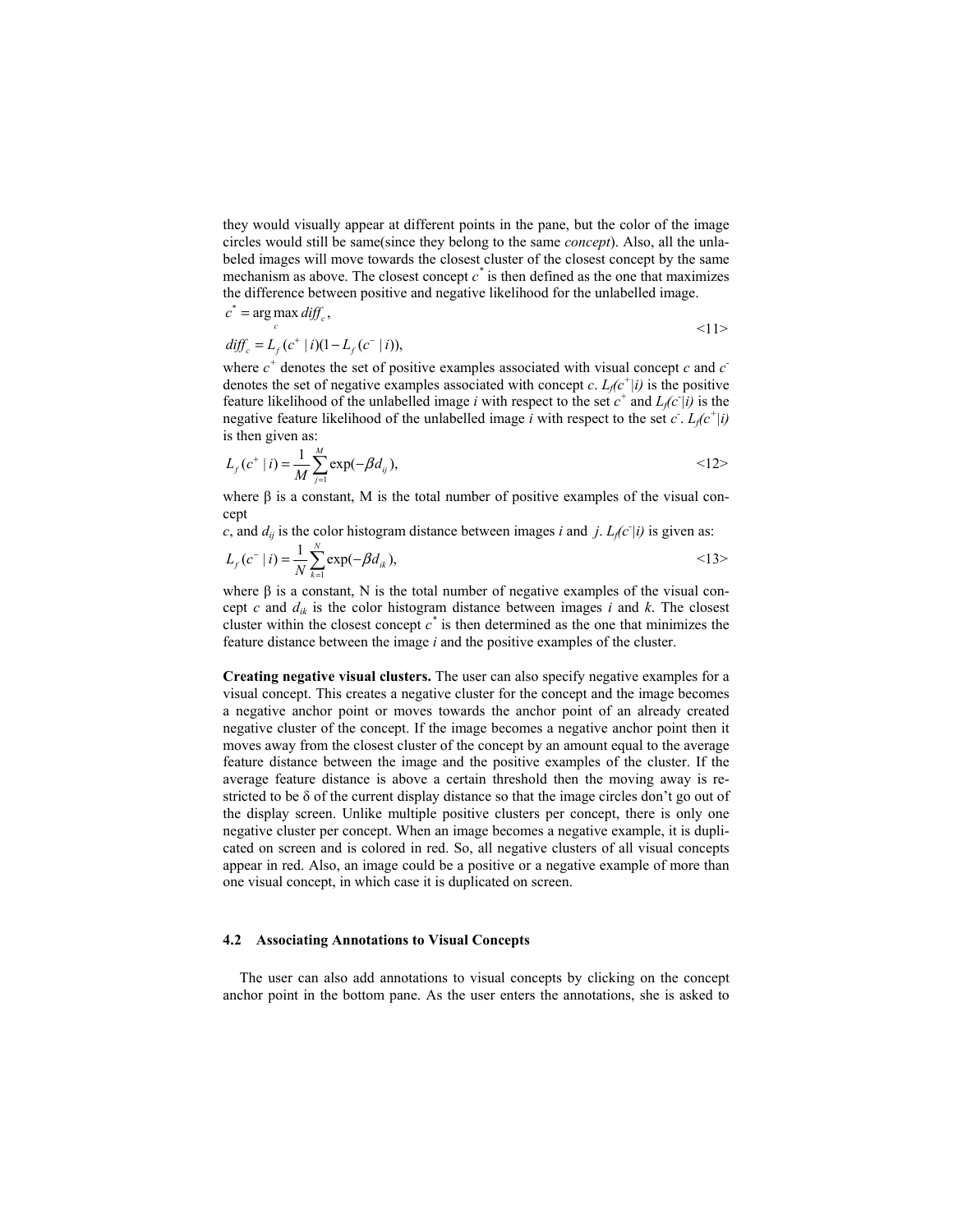pick the sense of the word using WordNet. These senses (synsets) are then propagated to other unannotated images in the system based on feature likelihood and WordNet likelihood. Let us assume that the user annotates the visual concept *c* with the synset  $k$ . The positive examples of the concept  $c$  then become the positive examples of synset *k* and negative examples of *c* become negative examples of *k*. The system then propagates synset *k* to all the unannotated images that had moved towards concept *c*, with a feature likelihood, *Lf(k|i)* that is given as:

$$
L_f(k|i) = L_f(c^+|i) - L_f(c^-|i),
$$
  $\langle 14 \rangle$ 

where  $L_f(c^+|i)$  is the positive feature likelihood of image *i* with respect to the set  $c^+$ and is given as:

$$
L_f(c^+ | i) = \exp(-\beta \frac{1}{M} \sum_{j=1}^{M} d_{ij}),
$$
  $<15>$ 

where  $\beta$  is a constant and M is the number of positive examples associated with concept *c* and  $d_{ij}$  is the feature distance between images *i* and *j*.  $L_f(c|i)$  is the negative feature likelihood of image *i* with respect to set  $c^{\dagger}$  and is given as:

$$
L_f(c^- | i) = \exp(-\beta \frac{1}{N} \sum_{j=1}^{N} d_{ik}),
$$
  $<16>$ 

where N is the total number of negative examples associated with concept *c.*

**Propagating synset to other visual concepts.** The system then propagates synset *k* to all the other images in the system that are neither positive, negative nor automatic examples of visual concept *c*. For every such image *i*, the system determines all the distinct visual concepts to which image *i* belongs. Let us denote one such visual concept as *v*. The system then determines the feature likelihood of synset *k* with respect to the visual concept  $v$ ,  $L_f(k|v)$  as:

$$
L_f(k | v) = L_f(k^+ | v) - L_f(k^- | v),
$$
  $\langle 17 \rangle$ 

where  $k^+$  denotes the positive examples associated with synset  $k$ , and  $k^-$  denotes the negative examples of synset *k*.  $L_f(k^{\dagger}|v)$  denotes the feature likelihood of the visual concept *v* with respect to the set  $k^+$  and is given as:

$$
L_f(k^+ | \nu) = \sum_{j=1}^{M} \exp(-\beta d_{\nu_j}) I(k, s_j), \quad s_j \in T_k, \tag{18}
$$

where  $\beta$  is a constant and M is the total number of synsets in the local tree of *k*, i.e.  $T_k$ [ref. Section 3.1] whose positive examples are being considered and  $d_{\nu i}$  is the average feature distance between all the positive examples of visual concept  $v$  and positive examples of synset  $s_j$ . Similarly, the feature likelihood of the visual concept  $v$  with respect to the set  $k^2$  is given as:

$$
L_f(k^- | v) = w_1 \exp(-\beta d_{vk}) + \frac{w_2}{N} \sum_{j=1}^{N} L_f(k^+ | v), \quad s_j \notin T_k, \tag{19}
$$

where  $\beta$  is a constant and  $d_{\nu k}$  is the average feature distance between positive examples

of visual concept *v* and the negative examples of synset *k* and N is the total number of synsets not in the local tree of synset *k*. The feature likelihood of synset *k* with respect to image  $i$ ,  $L_f(k|i)$  is then given as: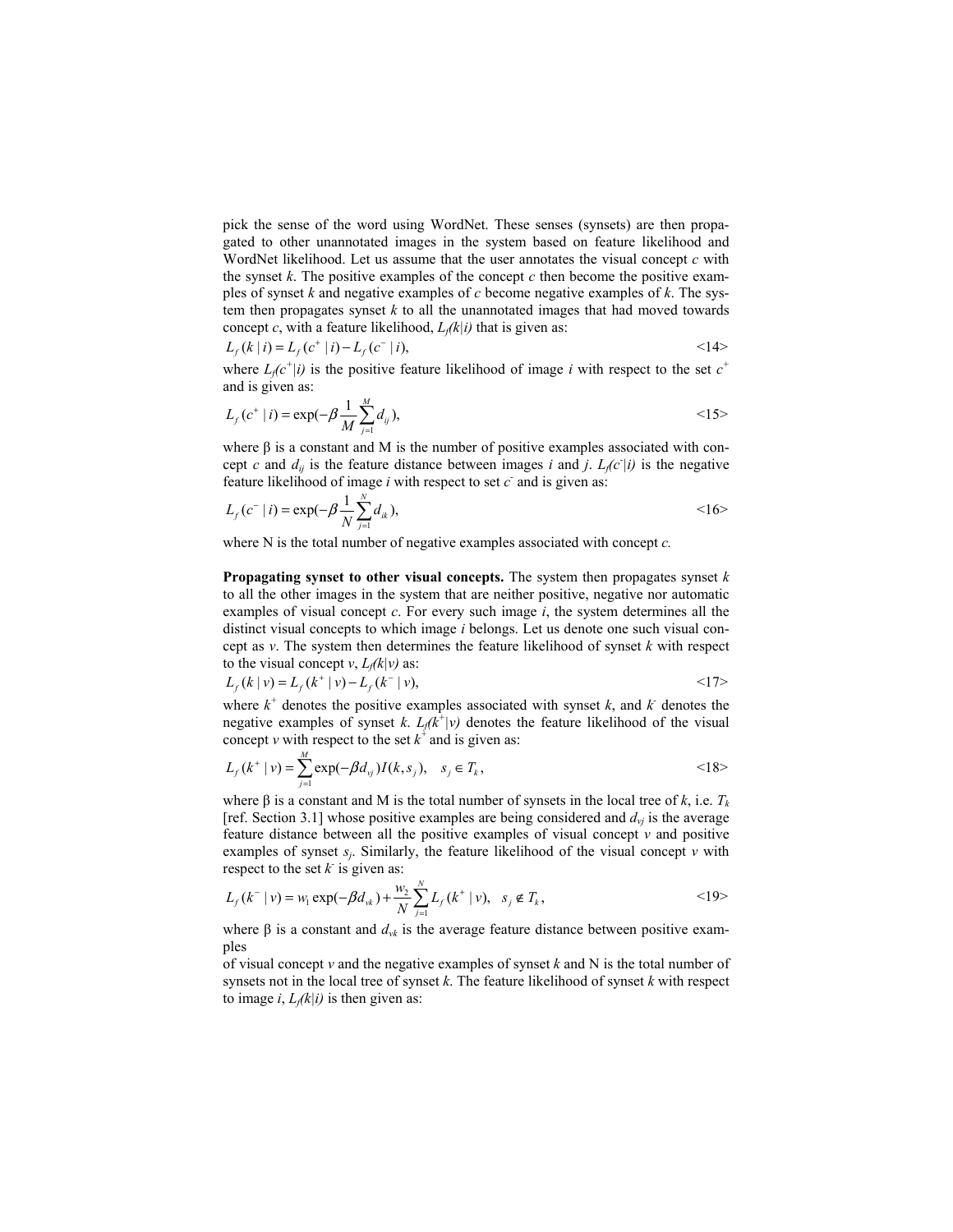$$
L_f(k|i) = \frac{1}{M} \sum_{j=1}^{M} L_f(v_j|i) L_f(k|v_j),
$$
<sup>(20)</sup>

where  $L_f(v_i|i)$  is the feature likelihood that image *i* belongs to visual concept *v* and M is the total number of visual concepts to which image *i* belongs. The system then calculates the WordNet likelihood of other synsets already present in the database, but not manually associated with the positive examples of the visual concept *c*. These other synsets are present in the database, as the user has entered them as manual annotations for some other visual concepts in the database. This wordnet likelihood for an image  $i$  which is a positive example of concept  $c$ , is then given as:

$$
W_l(s_1, s_2, \dots s_M \mid k) = \frac{1}{M} \sum_{j=1}^M I(s_j, k),
$$
  

$$
\leq 21 >
$$

$$
L_w(k | i) = W_1(s_1, s_2, ... s_M | k)
$$

where  $s_1, s_2, \ldots s_M$  are synsets which are manually associated with image *i*.  $I(s_i, k)$  is the Wordnet implication [12] between manual synset  $s_i$  and synset  $k$  which we want to propagate and M is the total number of synsets manually associated with image *i*.

In this section, we have described an interface that allows the user to create concepts, without entering annotations. It does not require the presence of high quality text (annotations) to organize images. Moreover, the user is only required to dragand-drop in order to expand the positive and the negative image data set of a concept and thus organize images. This is much more intuitive and easier than entering text for every image. We shall now discuss our experimental results and evaluation scheme.

## **5. Experiments**

The experiments were conducted on three different datasets  $-$  (a) a set of 242 images containing 90 distinct ground truth synsets, (b) a set of 500 personal image collection containing 107 distinct ground truth synsets and (c) and set of 1000 Corel image collection consisting of 44 distinct ground truth synsets. The ground truth for these image sets was created manually, by fixing the sense of the annotation. We refer to this fixed sense of the ground truth annotation as the ground truth synset. The entire prototype was developed in Visual J# in Microsoft Windows platform.

We now enumerate the steps taken to test our system:

- In order to test the system, we created an automatic test script that simulated a user annotating the images and providing relevance feedback. We picked a random image initially.
- We exposed the ground truth of this random image and annotated it with the ground truth synset. This is equivalent to the user picking an image and annotating it.
- After performing all the required propagations [ref. Section 3.1, equation  $5$ ,<8>], the system picked an image that was least likely to be associated accurately, with the semantics of its annotations, and uncovered its ground truth.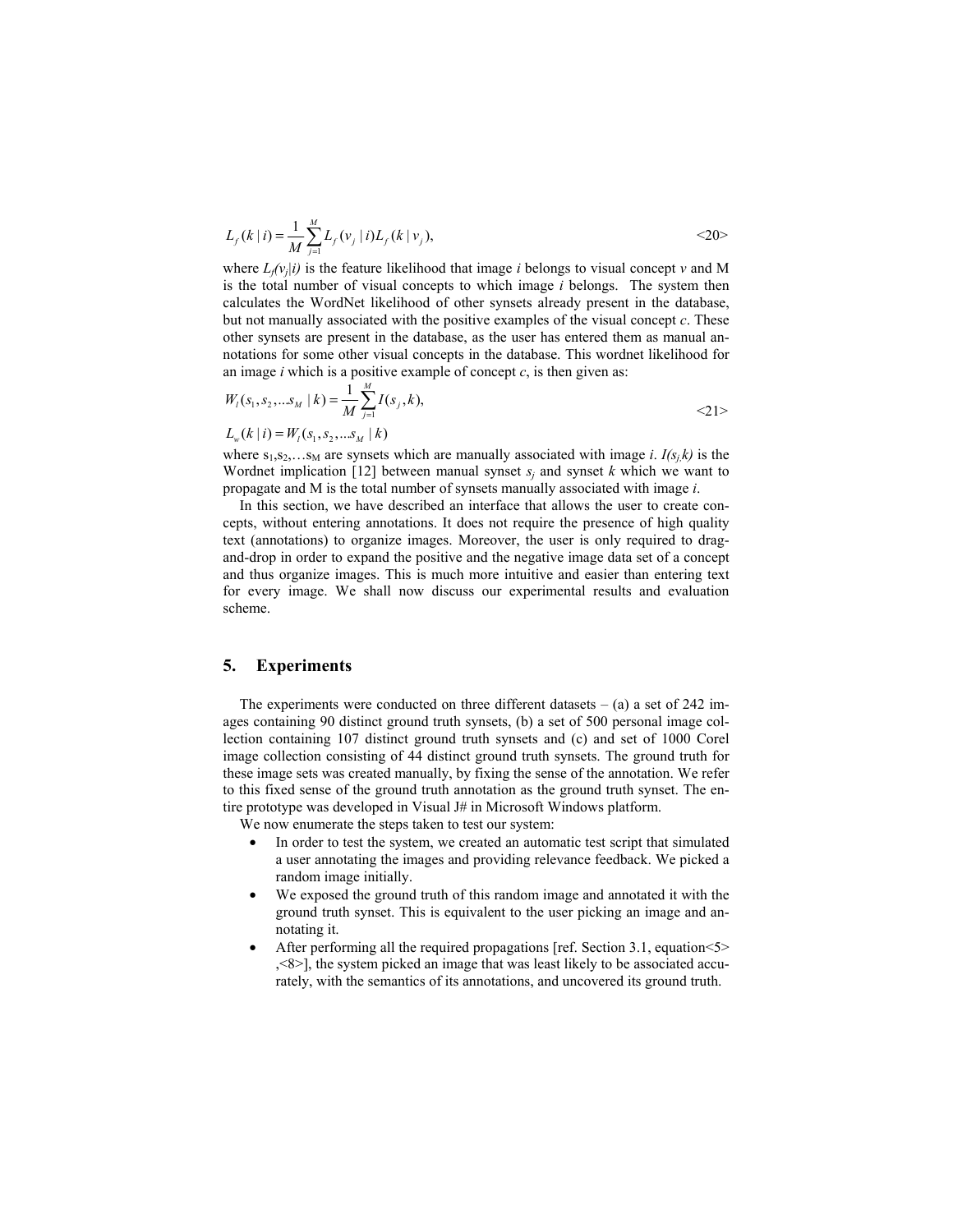- If the automatic annotation synsets of this image coincide with the ground truth, then the system confirms the automatic annotations and updates the positive example images for that synset.
- However, if the automatic synsets and the ground truth synsets don't match, i.e. they are not present in each other's local tree [ref. Section 3.1], then the system considers the image as a negative example of the automatically propagated synsets, and a positive example of the ground truth synset. This is equivalent to the user giving relevance feedback for the least likely image, where he deletes the automatically propagated synsets, and adds the ground truth synsets to the image.
- Also, if the ground truth is present in the local tree of the automatically propagated synset, then the system treats the image as a weaker positive example of the automatically propagated synset and updates its likelihood with respect to the automatic synsets. This is intuitive because of the semantic relationship between words that is captured by WordNet ontology. For example, if the ground truth of an image is "car" and the automatic propagation is "automobile" then since "car" is present in the local tree of "automobile", as "car" is semantically related to "automobile" through is-a relationship, we can treat the image as a weaker positive example of "automobile".

#### **5.1 Evaluation**

We chose to test our system by defining a new evaluation scheme. We used Average ConceptNet similarity measure as opposed to precision-recall. This is done since precision-recall does not take into account the semantic relationship between concepts and is therefore inadequate in determining the performance of our algorithm. This is intuitive since an image of "flower", mislabeled as "plant" is not a large error and this fact should be addressed by the evaluation procedure.

We now describe our evaluation mechanism. During each iteration, the Concept-Net similarity between automatically propagated synsets and the ground truth was computed for all images. Let us assume that image *i* has N automatically propagated synsets. The system then picked a subset G, of these automatic synsets such that

## ${G} = \{k | L_{f}(k | i) \ge \alpha\},\$  <22>

where  $\alpha$  is a constant and  $L_f(k|i)$  is the feature likelihood of propagating synset k to image *i*. This is intuitive since we do no want to consider those synsets which have a very low propagation likelihood, as they do not help in bridging the gap between semantics and low-level features of an image and in tasks such as search. The system then computed the expected ConceptNet similarity  $s_i$  for an image *i* as:

$$
s_i = 1 - \min_{k,j} d(g_{i,j}, a_{i,k}), \quad k \in G, \quad G \neq \emptyset, \quad j \in 1...M,
$$
  
\n
$$
s_i = 0, \quad \text{if } G = \emptyset,
$$
 (23)

where M is the number of ground truth synsets associated with image  $i$ ,  $a_{i,k}$  is the automatically propagated synset,  $g_{i,j}$  is the ground truth synset and  $d(g_{i,j},a_{i,k})$  is the distance measure between two synsets computed using ConceptNet[ref. Section 2.2].

The ConceptNet similarity was then averaged over all the images in the database to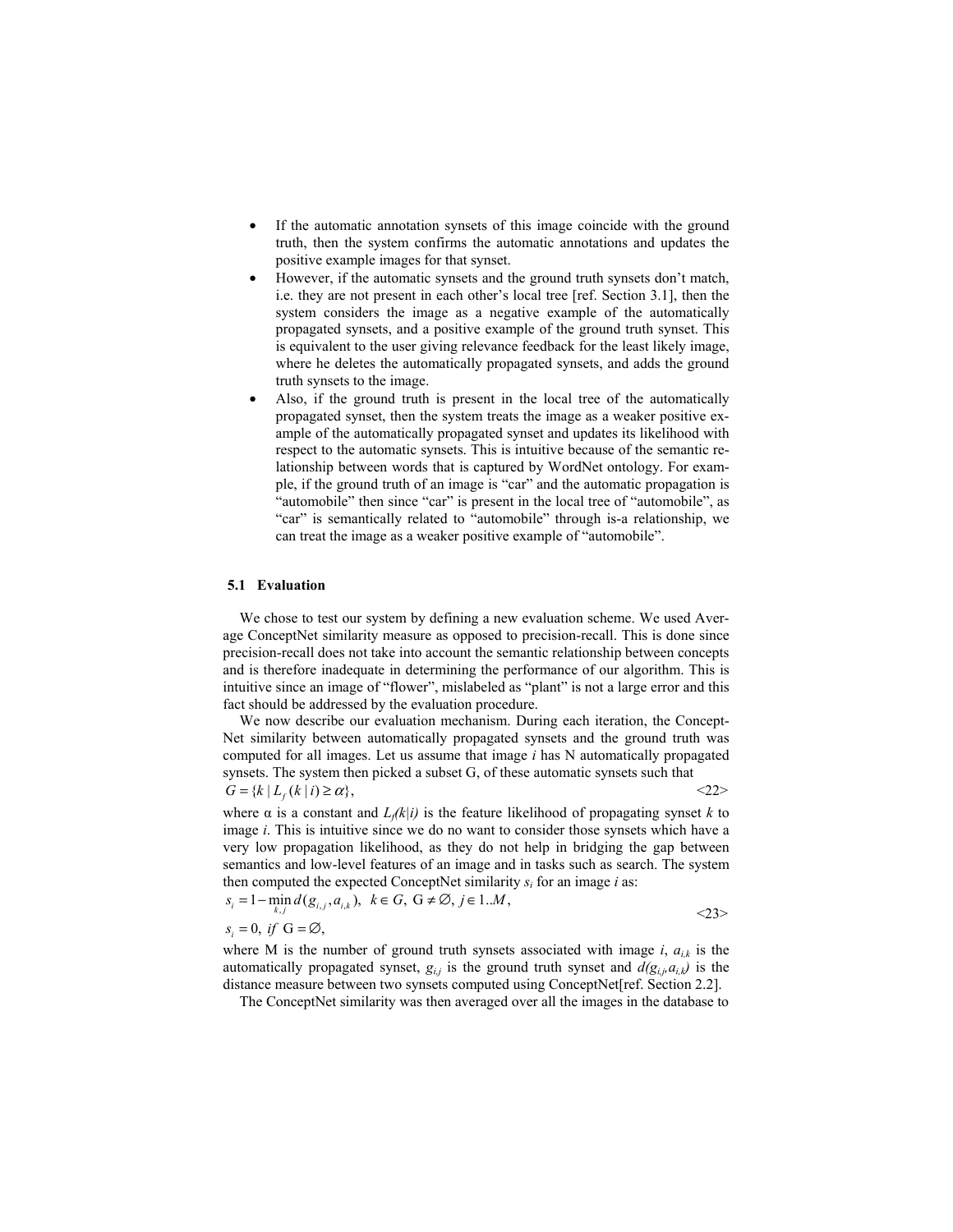determine the performance of the algorithm. The average ConceptNet similarity is:

$$
\overline{D_c} = \frac{1}{M} \sum_{i=1}^{M} s_i, \qquad \text{<24>}
$$

where M is the total number of images in the database. We plotted the average ConceptNet similarity against number of iterations for three different data sets when only one least likely image was picked for relevance feedback. This was done to mimic an ordinary end user who provides feedback on only one image.

Figure 2 show the ConceptNet similarity graphs for an optimized value of  $\alpha$ that was determined by extensively testing the system for different values of α. The graphs represent an average of 10 experiments, each carried out with a different initial random image. This was done to avoid the chance exposure of an initial image that could be semantically close to the other images in the database.

The baseline similarity curve in the graphs indicates the lower bound on the performance of the algorithm. The baseline similarity was computed by exposing and annotating a single image in each relevance feedback cycle without any semantic propagation. So, after exposing *k*



**Figure 2:** Average ConceptNet similarity against No. of iterations for  $-$  (a) a set of 242 images. Ground truth contains 90 distinct WordNet synsets. One image is exposed in each relevance feedback cycle. Semantic similarity rises to 0.8, when only  $58/242$  ( $\sim$ 23.9%) of the images are annotated, (b) 500 personal image collection. Ground truth contains 107 distinct WordNet synsets. One image is exposed in each relevance feedback cycle. Semantic similarity rises to 0.8, when  $20/500(-4%)$  of the images are annotated and (c) 1000 image dataset. Ground truth contains 44 distinct WordNet synsets. One image is exposed in each relevance feedback cycle. Semantic similarity rises to 0.8, when 168/1000  $(\sim]16.8\%)$  of the images are annotated.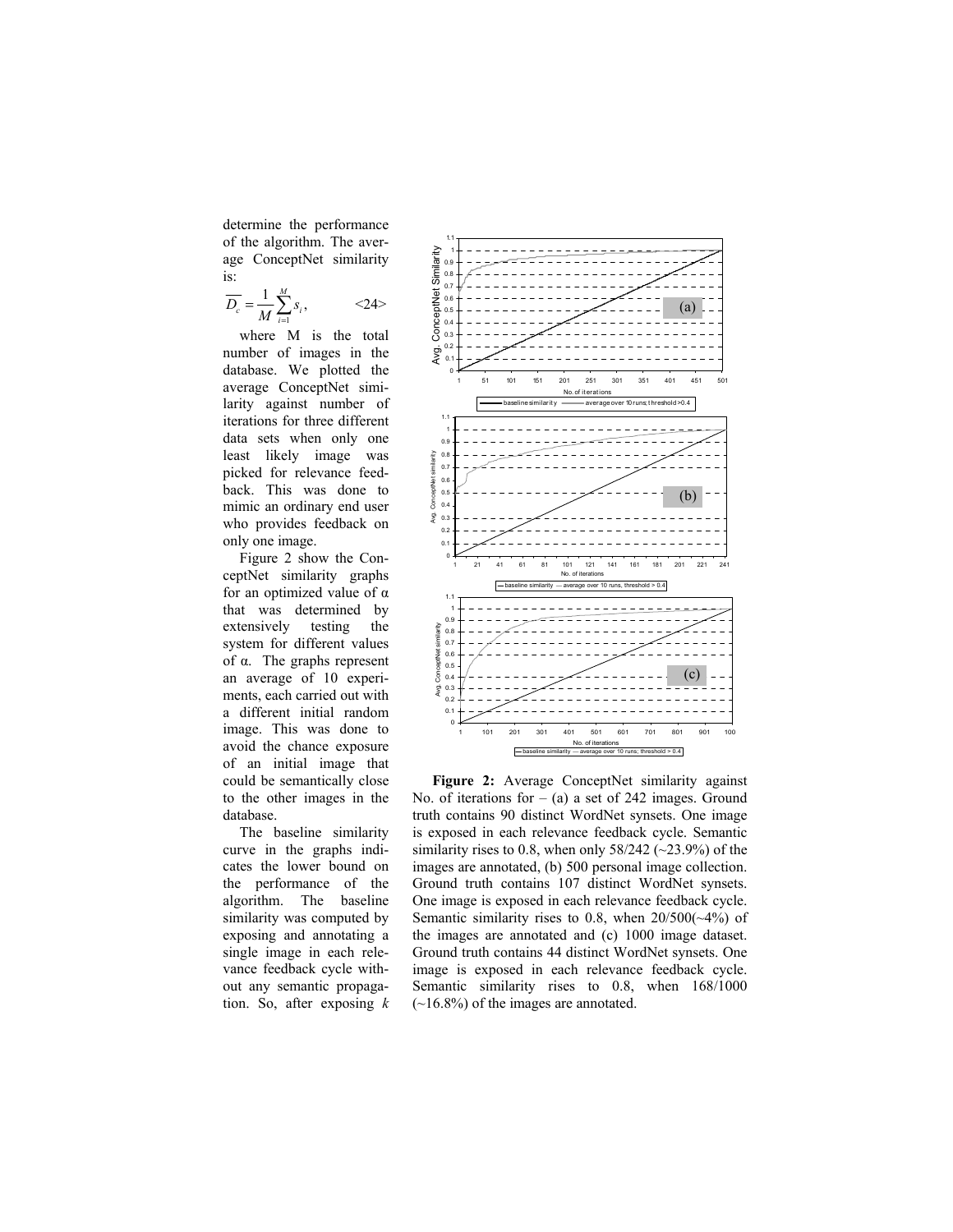images, the baseline similarity will be *k/M*, where M is the total number of images in the database.

As the graphs suggest, the semantic similarity between the annotations and the images increases with an increase in relevance feedback iterations. This is intuitive since we take into account the semantic relationships between annotations, using ConceptNet similarity measures that work very well, as ConceptNet captures a wide variety of semantic relationships.

Our results compare well with related work [3,14]. For example, in [14] the authors show that the algorithm converges to 90% accuracy within four iterations. However, in *each* iteration, the system evaluates a 100 images for relevance feedback. In our system, we achieve a ConceptNet similarity of 0.8, using only 58/242 iterations. In [3] the authors report achieving a 50% accuracy by annotating only 20% of the images; this compares well with our result. However, since the authors use only class membership and not ConceptNet to present their results, we believe that their results will improve with the use of ConceptNet.

## **Providing relevance feedback for larger number of images.**

We also conducted experiments



**Figure 3:** Average ConceptNet similarity v/s No. of iterations, when different percentages of images are exposed as least likely for relevance feedback on the dataset of  $-$  (a) 242 images, (b) 500 personal image collection and (c) Corel dataset of 1000 images. ConceptNet similarity increases faster with an increase in number of exposed images per cycle. For all datasets, the threshold is greater than 0.4.

to study the performance of the algorithm when different fraction of the images were exposed in each cycle for relevance feedback. Figure 3 shows the average Concept-Net similarity graphs for the three datasets when different percentage of images were picked as least likely**.**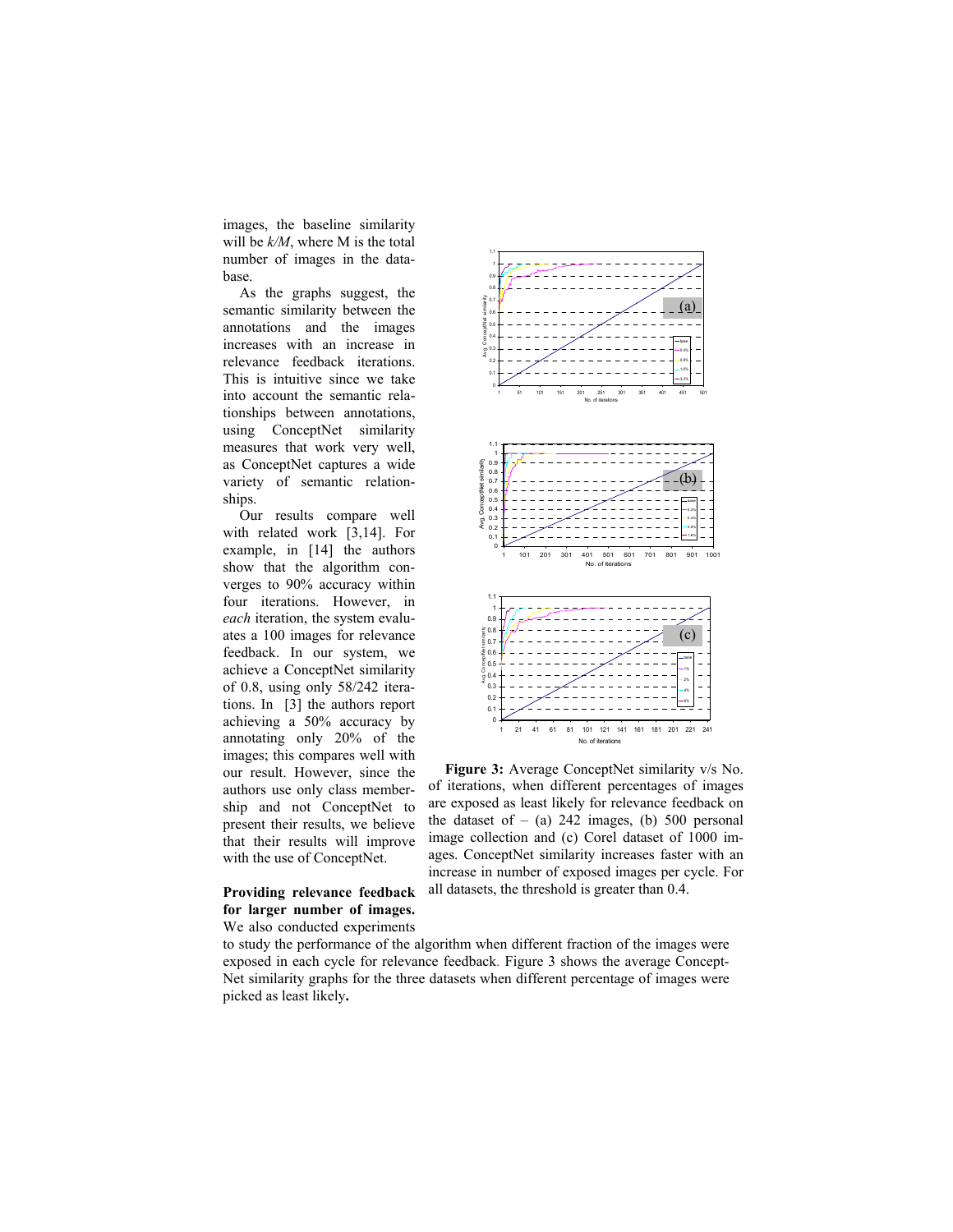As the graph suggests, the semantic similarity rises faster with an increase in number of images that are exposed for relevance feedback. This is intuitive since higher number of synsets get introduced and propagated in the system at each relevance feedback cycle and therefore, the similarity between the annotations and the image semantics rises faster.

## **6. Conclusion**

In this paper, we have presented  $-$  (a) a novel strategy for semantic propagation, (b) a visual annotation interface and (c) novel evaluation scheme. The semantic propagation is done using  $- (1)$  low-level features (2) WordNet ontology, (3) ConceptNet repository and (4) relevance feedback. The visualization interface allows the user to browse, organize and annotate a large collection of multimedia images using *visual concepts*. This interface is interactive, real-time and scalable. Our evaluation scheme was based on ConceptNet similarity measure and *not* on precision-recall as we believe that precision-recall does not fully utilize the linguistic relations amongst words when evaluating the performance of our annotation algorithm.

We then conducted experiments to show how the semantics propagate across the database. The results indicate that the system performs much better than the baseline case, and as the number of relevance feedback cycles increases, the semantic association between the images and the annotations, becomes more refined and accurate.

In the future, we plan on incorporating sophisticated machine learning algorithms that use Support Vector Machines, for better semantic propagation. We are also looking at incorporating user-context for personal ontologies and incorporating event structures associated with personal media collection into the system. We also plan to conduct extensive evaluation of our visual annotation interface.

## **References**

- [1] P. APPAN, B. SHEVADE, H. SUNDARAM, et al. (2005). *Interfaces for Networked Media Exploration and Collaborative Annotation.* International Conference on Intelligent User Interfaces, 2005.
- [2] B.SHEVADE and H.SUNDARAM (2003). *Vidya: An Experiential Annotation System*, 1st ACM Workshop on Experiential Telepresence, in conjunction with ACM Multimedia 2003, Berkeley CA,
- [3] E. CHANG, K. GOH, G. SYCHAY, et al. (2003). *CBSA: content-based soft annotation for multimodal image retrieval using Bayes point machines.* IEEE Transactions on Circuits and Systems for Video Technology **13**(1): 26-38.
- [4] X. HE, W.-Y. MA, O. KING, et al. (2002). *Learning and inferring a semantic space from user's relevance feedback for image retrieval*, Proc. of the 10<sup>th</sup> international conference on Multimedia, Juan Les-Pins, France, 343-346, Dec. 2002.